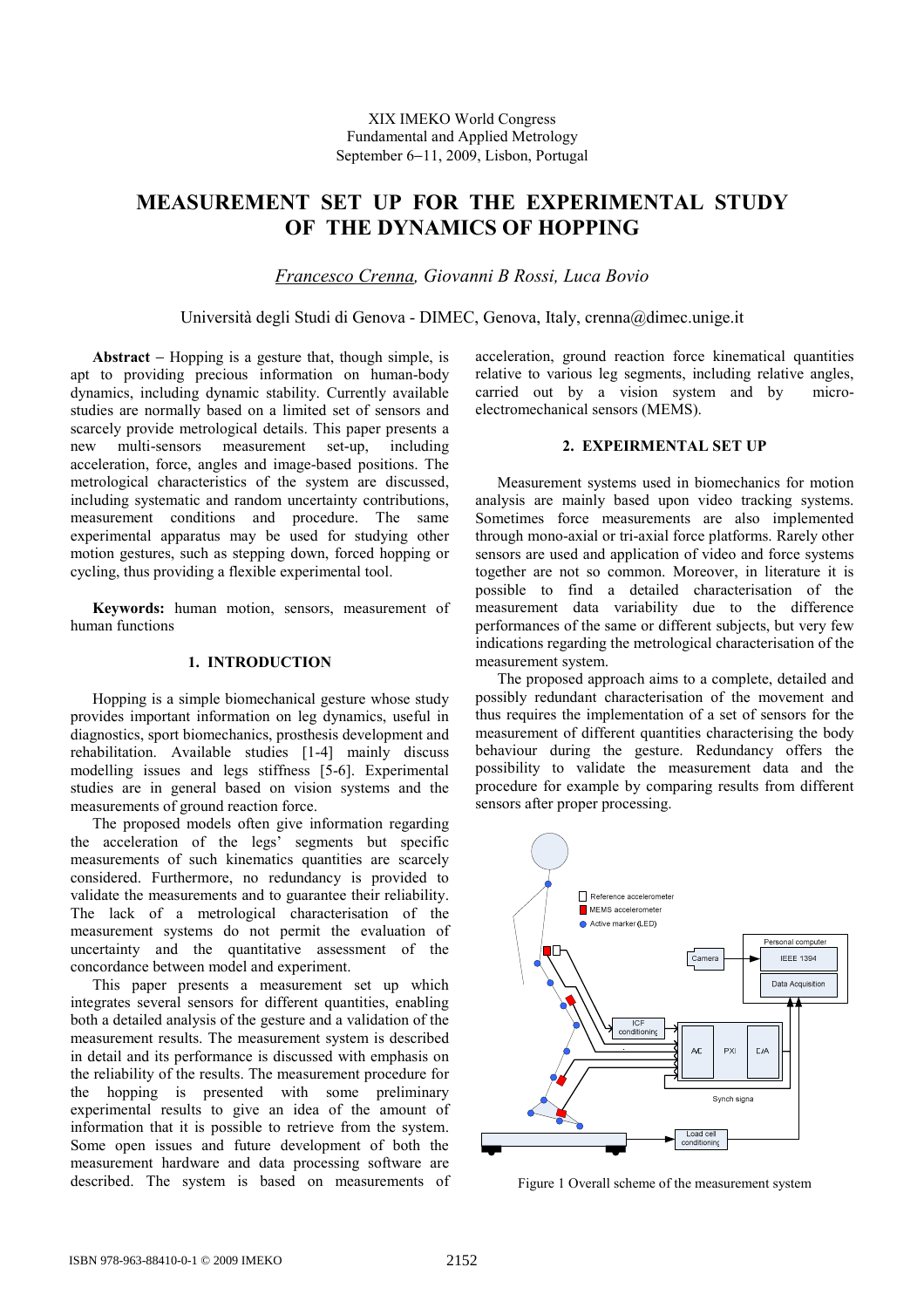The measuring set up has been designed to measure mainly the biomechanics of the leg's segments, but it can be extended to other parts of the body.

The measurement system is based upon

- video measurements of the positions of a set of markers properly placed on the body,
- acceleration measurements of the leg segments,
- acceleration measurements of a point near the centre of mass of the body and
- ground reaction force measurements.

Figure 1 presents a scheme of the overall set up, to be described in the following.

### *2.1. Video measurements*

Since one of the goals was the characterisation of the leg mechanics during the gesture, the main set of interesting points is related to leg's joints: hip, knee and ankle. The motion takes place in the sagittal plane, so a 2D system is fit to purpose and the subject will be instrumented only on the side facing the camera. Since the leg's segment reconstruction may be difficult with only two points on each segment, some extra markers are positioned in the first and second segment. Beside that, an extra point is needed to verify the small movements of the trunk. The overall set of eleven, markers is reported in table 1.

Markers are realised with 3mm diameter , high intensity white LEDs. Most important issues in selecting the proper light source are: -the intensity, to be able to carry out the measurement in a daylight environment maintaining a good contrast between dark background and the shining markers; - the light cone angle to be wide enough to be able to record marker positions even if a small rotation happened for some reason. The actual solution are 25° emission, white LEDs with a 5000 mcd intensity.

A Basler A 601camera with an IEEE-1394 interface is used to video record the markers position in the saggital plane with a resolution of 640x480 pixels at about 20 frame/s. The camera is acquired by a LabView® program managing also the data acquisition from the platform load cells. The video frame rate is sufficient to monitor the hop in the place gesture paced at a fixed frequency of 2.2Hz.

| <b>Position</b>   | Video               | <b>Sensors</b>      |
|-------------------|---------------------|---------------------|
| Tiptoe            | Marker 1            |                     |
| Metatarsus        | Marker 2            | A4 - ADXL 250 X-Y   |
| Heel              | Marker 3            |                     |
| Ankle             | Marker 4            |                     |
| Tibia 1           | Marker 5            | $A3 - ADXL 250 X-Y$ |
| Tibia 2           | Marker 6            |                     |
| Knee              | Marker 7            |                     |
| Femur 1           | Marker <sup>8</sup> | A2 - ADXL 250 X-Y   |
| Femur 2           | Marker 9            |                     |
| Hip               | Marker 10           |                     |
| Iliac crest       |                     | A1 - ADXL 250 X-Y   |
| Centre of Gravity |                     | A0 - B&K 4507       |
| Shoulder          | Marker 11           |                     |

Table 1 Marker and sensors position

### *2.2. Acceleration measurements*

Acceleration measurements in biomechanics present several difficulties mainly due to the sensor positioning and installation on the subject and to the physical significance of the measured quantity. In this sense small, lightweight and flat shaped sensors may help in limiting disturbing effects such as the oscillation of the sensor itself and of the wobbling masses due to the soft tissues between the sensors and the bone [16].

In this application we are using two axis MEMS accelerometers by Analog Device, ADXL250 model, together with a Bruel&Kjaer 4507 mono-axial accelerometer as a reference sensor, mounted, with a proper adaptor, near one of the MEMS devices on the iliac crest [1]. MEMS sensors do not require any conditioning, while 4507 has standard ICP conditioning by a B&K Nexus system.

MEMS devices are based on capacitance principle and have the advantage to be able to measure the static gravity acceleration also, enabling the measurement of their orientation in the gravitational field. They are very lightweight and flat in shape so they can be face to the skin minimising inertial problems. MEMS sensitivity and zero bias specifications have large tolerances so a preliminary calibration is required. We have performed both a static and a dynamic calibration. Static calibration was carried out using the gravitational field in the laboratory by orienting the sensors at known angles. Main results regards the calibration curve including linearity, sensitivity and zero bias. The dynamic behaviour was obtained with an electrodynamic shaker by varying the excitation frequency and comparing the output with a wide bandwidth reference accelerometer. The MEMS frequency response resulted flat in modulus with a 10% tolerance up to about 1kHz depending on the sensor: wide enough for our application.



Fig. 2. a subject wearing the instrumented pants

### *2.3. Sensor positioning*

Due to the large number of markers and sensors involved, an important issue was the possibility to set up the system in an easy, fast and reproducible way. So markers and sensors to be positioned on the legs were inserted in a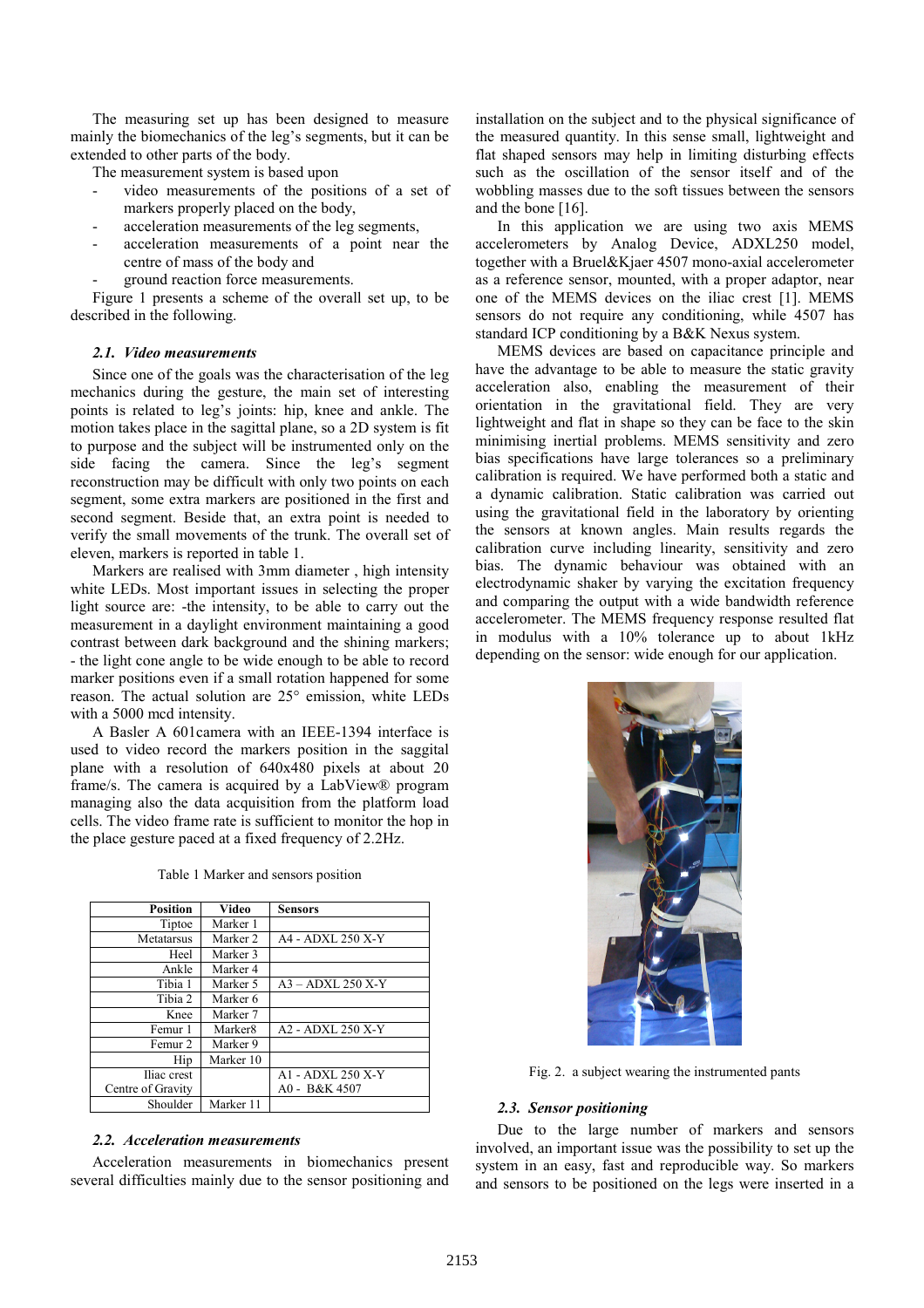pair of running pants, as shown in figure 2. Both the fixation and the pants elasticity guarantee that when pants are worn sensors assume a stable position pressed on the legs.

## *2.4. Force measurements*

A force platform has been designed and developed based upon a set of four strain gage load cells placed on a rigid structure. Load cells with a range of 2500N are conditioned by a National Instruments module taking care of the power supply, signal amplification and filtering. The rigidity of the frame has been verified by a finite element analysis. The static and dynamic behaviour were investigated by placing a known mass in known points on the rigid structure and by the use of an instrumented hammer [10-14]. In this case, due to the sensors used, the frequency response is rather limited, rising up to 100Hz. Even if this could be sufficient for the study of the hopping in the place with a fixed frequency set to 2.2Hz, the system might be too slow for other gestures, for example for the study of single hopping at maximum height.

### *2.5. Data acquisition system*

The data and video acquisition system has to manage 9 acceleration signals and four load cells signals acquired at 2 kHz sampling frequency, and a video acquisition at about 20 frame/s, synchronised with data acquisition.

This duty is rather heavy, mainly as regards memory access. For this reason we have designed the system with two independent but synchronized computers, managing acceleration one side and force and video signals on the other. An overall scheme is presented in figure 1.

A personal computer with a National Instrument data acquisition PCI device and a IEEE 1394 interface is used together with a PXI data acquisition system.

Synchronisation is obtained through the generation of a train of pulses from one system that is forwarded and recorded by both data acquisition systems. Off line it is possible to synchronise automatically the three recordings (acceleration, force and video) as described later on. The video and data synchronisation is obtained in the LabVIEW program, by recording the delay when reading the data from the acquisition device.

## **3. MEASUREMENT PROCEDURE**

The measurement procedure requires several steps in order to guarantee a reliable result. In the following some details are given on main topics.

## *3.1. Video system calibration*

The camera is mounted on a tripod with a 12mm Cmount optics, with the wider side in the vertical direction in order to maximise the resolution. A preliminary alignment is required to set the parallelism of the sensor plane to the vertical one. Then a 1.2 m ruler with ticks every 100mm is placed in the vertical direction, on the platform in correspondence of the instrumented side of the subject and a picture is saved. Later on the calibration will proceed by detecting the ticks at known distances in the recorded image, to evaluate the spatial sensitivity of the system [9]. In this set up we have found values of about 3mm/pixel.

## *3.2. Gesture definition and subject training*

The biomechanical gesture under investigation has to be clearly defined and explained to the subject. In our case in order to minimize the variability causes a reference frequency is reproduced with an audio system in ortder to give the proper rhythm to the subject. Some training before the measurement campaign may be required. After havine worn the instrumented pants a check of the alignment of the markers on the leg is necessary together with the positioning of the marker on the shoulder.

### *3.3. Data acquisition and processing*

Each recording lasts about 10 to 30 s including a set of 20-60 hops, and generates 3 data files with acceleration, force and video data. The data processing takes place off line and it requires video processing and force and acceleration synchronisation, before analysing the measurement signals.

Video processing requires first of all the image binarisation in order to have a black image with white markers. Then the code looks for the centre of the white dots, that in general are up to 3 pixels wide. Marker coordinates in the plane of the image are saved in a separate file that contains all the information available in the video file. Force and acceleration data are acquired on different systems, so it is necessary to synchronise them. This is possible by considering the first rising edge of the train of pulses acquired by both the systems. In this way the maximum phase difference is a sampling period, equal in this case to 0.5ms, few enough for our purposes. Of course more sophisticated algorithms may be implemented reducing this phase delay.

The analysis of the measurement signals may start with the validation of the measurements. Having a sensor redundancy, several possibilities are available, for example:

- accelerations from the MEMS sensor at the centre of mass may be cross checked with the acceleration at the same point measured by the reference accelerometer;
- markers positions may be compared with the double integration of the accelerometers signals;
- the length of the legs segments should be as constant as possible, any change can be due to markers movements on the leg;
- markers coordinates may be affected by the movements of the subject going away or near the camera, altering the calibration constant. This can be controlled by checking the coordinates of the centre of force as measured by the force platform. In our case the movement during a series of subsequent hops is of the order of some millimetres [15].

After validation the analysis of the biomechanics of the gesture can proceed analysing all the available information. Some examples are given in the analysis of the test case.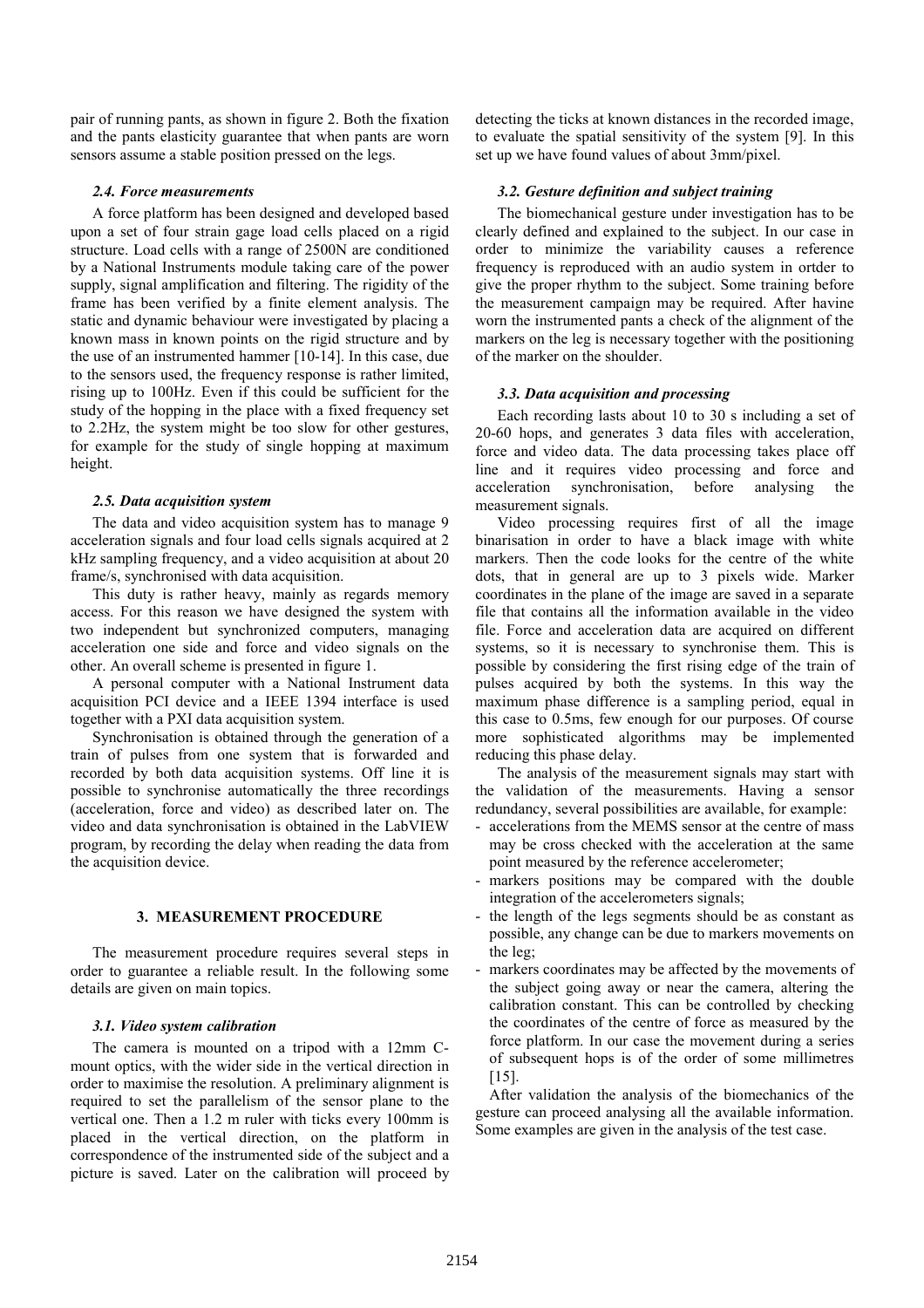# **4. EXPERIMENTAL RESULTS**

We are planning to use the described measuring set up, to characterise the hopping in the place gesture, analysing the motion of several subjects performing natural and forced hopping several times to be able to evaluate intra and inter subject variabilities.

In the following we present some preliminary experimental results regarding natural hopping of one subject having 71 kg mass. The frequency of hopping was timed by an acoustic signal beeping at 2.2 Hz [1].

The vertical movements of all the markers are presented in figure 3a and b. Note that on the two leg segments there are 4 markers with one point in common at the knee. In future we plan to use all the information to compute the best fit lines for the two segments, obtaining a more accurate evaluation of the position of the centre of mass of each segment and of the knee as the intersection between the two virtual segments.

Figure 4 presents the movement in the vertical plane for two particular markers: the hip that is roughly positioned at

the height of the centre of mass of the body and of the knee. Note the almost vertical motion of the hip in comparison with the motion in the plane of the knee.

Figure 5 presents vertical acceleration at the iliac crest as measured by the reference and the MEMS accelerometers. Peaks are in correspondence with the periods of ground contact. The signals are very similar and shows differences at the peak levels indicating possible mounting effects of the reference accelerometer. During flight periods the MEMS sensor is able to properly detect gravity, while the AC response of the piezoelectric reference accelerometer gives a less clear signal.

Figure 6 presents the force as measured by the force platform. A contact signal determining if the subject is on the ground or flying can be obtained from the force by introducing a proper threshold.

A good description of the legs movement can be obtained considering the angles at the knee and at the ankle.



/ertical [m] Vertical [m] 1.1 1  $0.9 - 0.4$ 0.4 0.5 0.6 0.7 Horizontal [m] (a) 0.9 0.8 Vertical [m] Vertical [m]  $0.7$  $0.6$  $0.5 - 0.4$ 0.4 0.5 0.6 0.7 Horizontal [m] (b)

Fig. 3. Vertical movements of the 11 makers: 3a movements from tiptoe to knee; 3b from knee to shoulder.

Fig. 4. Movements in the vertical plane for ankle (a) and knee (b) markers.

 $1.2$ 

1.3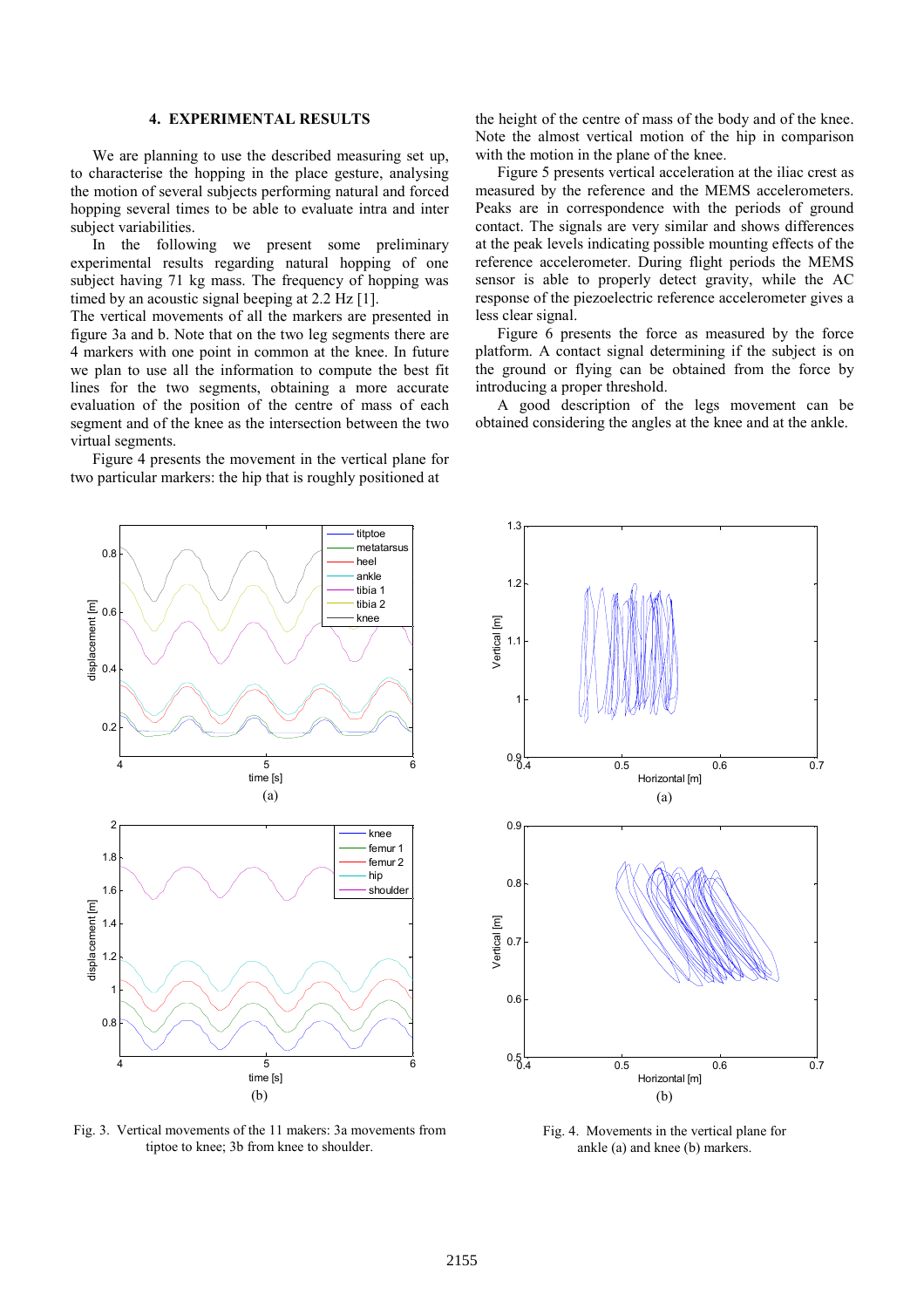

Fig. 5. Vertical acceleration measured by reference and MEMS accelerometers at the hip



Fig. 6. Force measurement from the force platform.

Figure 7 presents such angles in the case of natural hopping. When the subject is properly trained and timed on the reference frequency, it is possible to obtain very repeatable values. A statistical analysis is possible by considering the maximum and minimum values together with the angle at landing and takeoff obtained with the help of the contact signal.

The knee and ankle angles provide important information to develop a multi-segmental model of the leg. In future we are planning to carry out such a measurement in two independent ways: besides the indirect measurement from the marker positions as shown, a direct measurement by an Analog Device MEMS gyroscope (ADXRS 610), positioned on the leg segment. Of course this redundancy will provide a validation of the angle measurement obtained from video processing.



Fig. 7. Angles at the knee (a) and ankle (b) .

# *4.1. Reliability and uncertainty of the measurements*

As already depicted the reliability of the measurement data is guaranteed providing a detailed metrological characterisation of the single measurement chains and a validation in the field enabled by sensor redundancy. The former approach has been already described, table 2 gives some figures to evaluate the measurement uncertainties. In particular the use of MEMS sensor with wide tolerances requires a detailed characterisation of each unit, which has been performed in the lab both statically and dynamically.

| Table 2 Relative expanded uncertainties for the various |                    |  |  |
|---------------------------------------------------------|--------------------|--|--|
|                                                         | measurement chains |  |  |

| Sensor         |                     | Uncertainty         |
|----------------|---------------------|---------------------|
| Force Platform | Static              | $1\%$               |
|                | Dynamic             | $10\%^{2}$          |
| <b>MEMS</b>    | Static              | 7%                  |
|                | Dynamic             | $10\%$ <sup>2</sup> |
| Video          | Static <sup>3</sup> | 3%                  |

<sup>1</sup> Frequency response module.

<sup>2</sup> Expanded uncertainty  $p_0=0.95$ .

<sup>3</sup> Referred to a displacement of 200 mm.

l